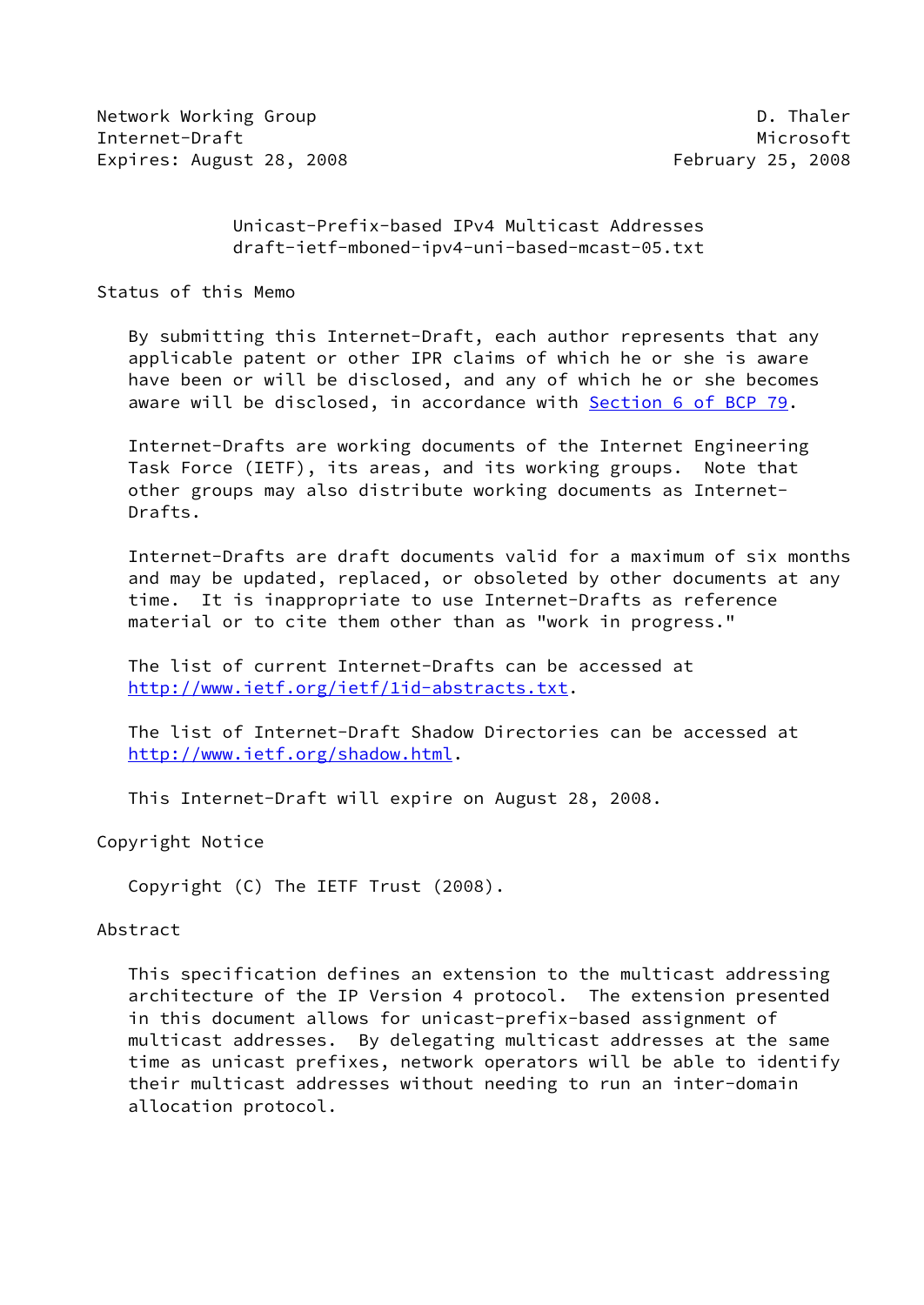| Internet-Draft                                   | Uni-Prefix-based IPv4 Multicast |  |  |  |  |  |  |  |  |  | February 2008 |
|--------------------------------------------------|---------------------------------|--|--|--|--|--|--|--|--|--|---------------|
|                                                  |                                 |  |  |  |  |  |  |  |  |  |               |
| Table of Contents                                |                                 |  |  |  |  |  |  |  |  |  |               |
| $\mathbf 1$ .                                    |                                 |  |  |  |  |  |  |  |  |  |               |
| 2.                                               |                                 |  |  |  |  |  |  |  |  |  |               |
| 3.                                               |                                 |  |  |  |  |  |  |  |  |  |               |
| $\overline{4}$ .                                 |                                 |  |  |  |  |  |  |  |  |  |               |
| $\overline{5}$ .                                 |                                 |  |  |  |  |  |  |  |  |  |               |
| 6.                                               |                                 |  |  |  |  |  |  |  |  |  |               |
| 7.                                               |                                 |  |  |  |  |  |  |  |  |  |               |
| 8.                                               |                                 |  |  |  |  |  |  |  |  |  |               |
| Normative References 6<br>8.1.                   |                                 |  |  |  |  |  |  |  |  |  |               |
| Informative References 6<br>8.2.                 |                                 |  |  |  |  |  |  |  |  |  |               |
|                                                  |                                 |  |  |  |  |  |  |  |  |  |               |
| Intellectual Property and Copyright Statements 7 |                                 |  |  |  |  |  |  |  |  |  |               |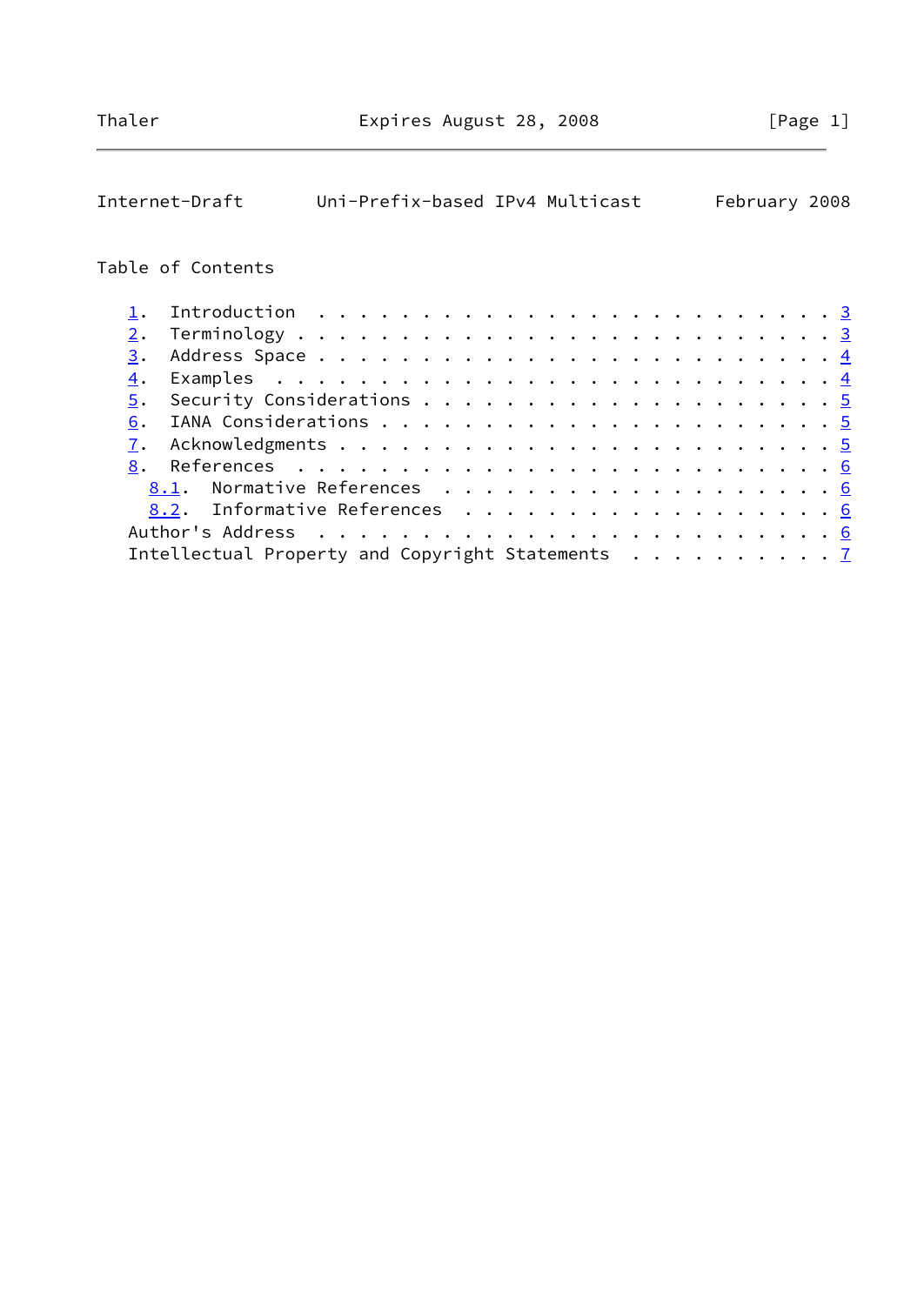Thaler **Expires August 28, 2008** [Page 2]

<span id="page-2-1"></span>Internet-Draft Uni-Prefix-based IPv4 Multicast February 2008

#### <span id="page-2-0"></span>[1](#page-2-0). Introduction

[RFC 3180](https://datatracker.ietf.org/doc/pdf/rfc3180) [\[RFC3180](https://datatracker.ietf.org/doc/pdf/rfc3180)] defined an experimental allocation mechanism (called "GLOP") in 233/8 whereby an Autonomous System (AS) number is embedded in the middle 16 bits of an IPv4 multicast address, resulting in 256 multicast addresses per AS. Advantages of this mechanism include the ability to get multicast address space without an inter-domain multicast address allocation protocol, and the ease of determining the AS that was assigned the address for debugging and auditing purposes.

Some disadvantages of GLOP include:

- o [RFC 4893 \[RFC4893](https://datatracker.ietf.org/doc/pdf/rfc4893)] expands the size of an AS number to 4 bytes, and GLOP cannot work with 4-byte AS numbers.
- o When an AS covers multiple sites or organizations, administration of the multicast address space within an AS must be handled by other mechanisms, such as manual administrative effort or MADCAP [[RFC2730\]](https://datatracker.ietf.org/doc/pdf/rfc2730).
- o During debugging, identifying the AS does not immediately identify the correct organization when an AS covers multiple organizations.
- o Only 256 addresses are automatically available per AS, and obtaining any more requires administrative effort.

More recently, a mechanism [[RFC3306\]](https://datatracker.ietf.org/doc/pdf/rfc3306) has been developed for IPv6 that provides a multicast range to every IPv6 subnet, which is at a much finer granularity than an AS. As a result, the first three disadvantages above are avoided (and the last disadvantage does not apply to IPv6 due to the extended size of the address space).

 Another advantage of providing multicast space to a subnet, rather than just to an entire AS, is that multicast address assignment within the range need only be coordinated within the subnet.

This draft specifies a mechanism similar to [\[RFC3306](https://datatracker.ietf.org/doc/pdf/rfc3306)], whereby a range of global IPv4 multicast address space is provided to each organization that has unicast address space. A resulting advantage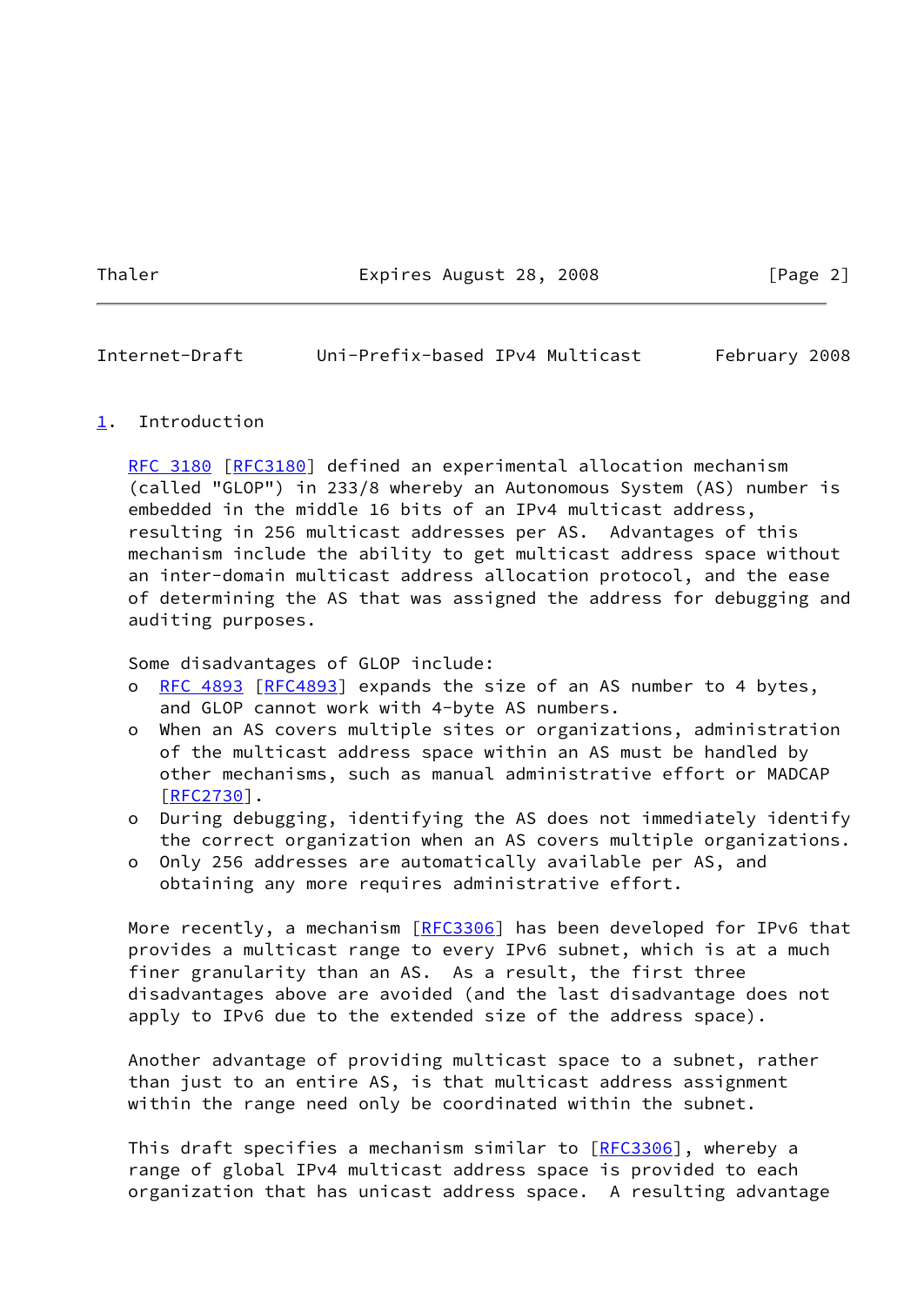over GLOP is that the mechanisms in IPv4 and IPv6 become more similar.

<span id="page-3-0"></span>[2](#page-3-0). Terminology

 The key words "MUST", "MUST NOT", "REQUIRED", "SHALL", "SHALL NOT", "SHOULD", "SHOULD NOT", "RECOMMENDED", "MAY", and "OPTIONAL" in this document are to be interpreted as described in [\[RFC2119](https://datatracker.ietf.org/doc/pdf/rfc2119)].

Thaler **Expires August 28, 2008** [Page 3]

<span id="page-3-2"></span>Internet-Draft Uni-Prefix-based IPv4 Multicast February 2008

<span id="page-3-1"></span>[3](#page-3-1). Address Space

 (RFC-editor: replace TBD in this section and the next with IANA assigned value, and delete this note.)

 A multicast address with the prefix TBD/8 indicates that the address is a Unicast-Based Multicast (UBM) address. The remaining 24 bits are used as follows:

|  |                               | Bits:   8   Unicast Prefix Length   24 - Unicast Prefix Length |          |  |  |
|--|-------------------------------|----------------------------------------------------------------|----------|--|--|
|  | Value:   TBD   Unicast Prefix |                                                                | Group ID |  |  |

 For organizations with a /24 or shorter prefix, the unicast prefix of the organization is appended to the common /8. Any remaining bits may be assigned by any mechanism the organization wishes.

 For example, an organization that has a /16 prefix assigned might choose to assign multicast addresses manually from the /24 multicast prefix derived from the above method. Alternatively, the organization might choose to delegate the use of multicast addresses to individual subnets that have a /24 or shorter unicast prefix, or it might choose some other method.

 Organizations with a prefix length longer than 24 do not receive any multicast address space from this mechanism; in such cases, another mechanism must be used.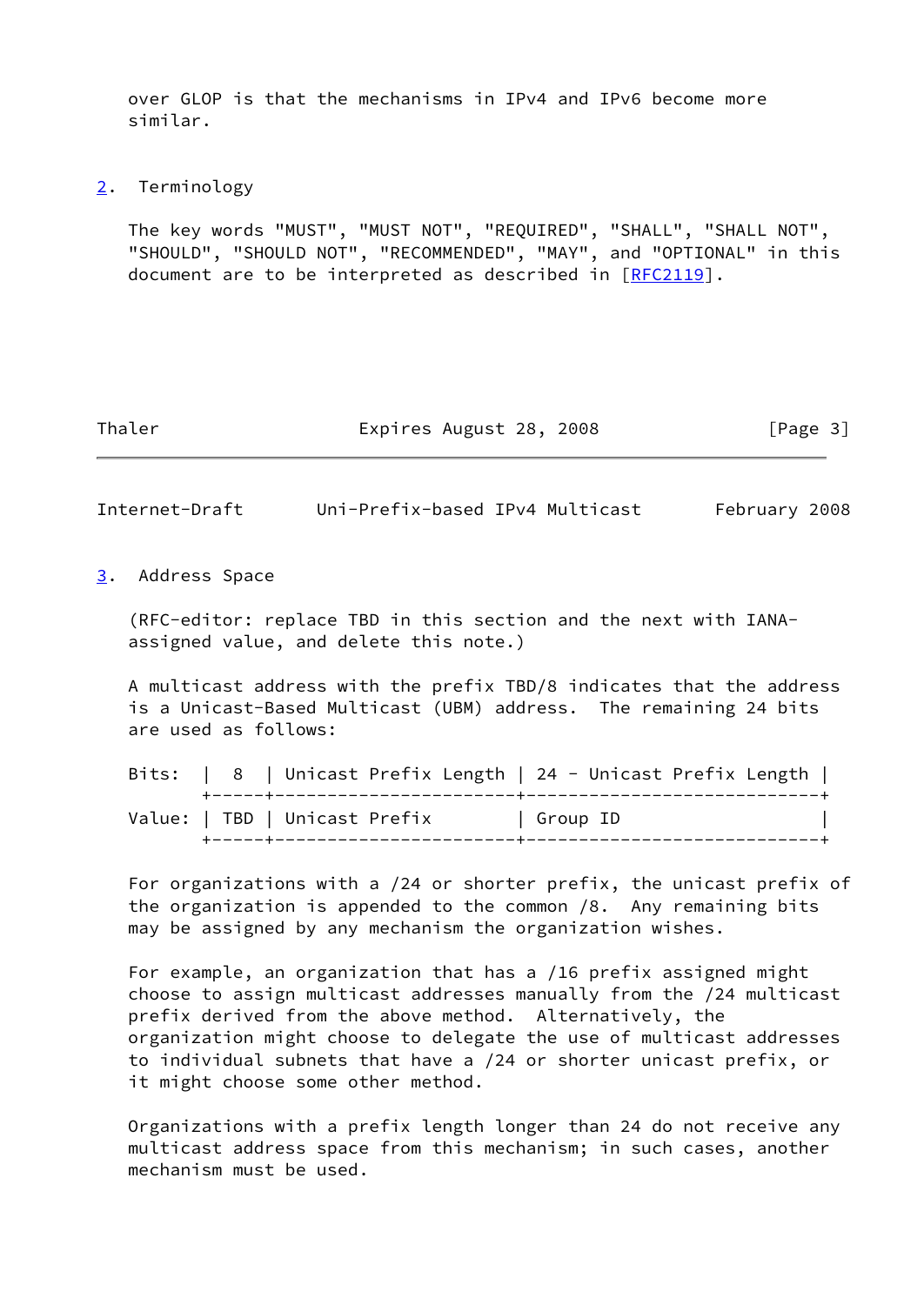Compared to GLOP, an AS will receive more address space via this mechanism if it has more than a /16 for unicast space. An AS will receive less address space than it does from GLOP if it has less than a /16.

 The organization that is assigned the UBM address can be determined by taking the multicast address, shifting it left by 8 bits, and identifying who has been assigned the address space covering the resulting unicast address.

 The embedded unicast prefix MUST be a global unicast prefix (i.e., no loopback, multicast, link-local, or private-use IP address space). In addition, since global unicast addresses are not permanently assigned, UBM addresses MUST NOT be hard-coded in applications.

#### <span id="page-4-0"></span>[4](#page-4-0). Examples

The following are a few examples of the structure of unicast-prefix

Thaler **Expires August 28, 2008** [Page 4]

<span id="page-4-2"></span>Internet-Draft Uni-Prefix-based IPv4 Multicast February 2008

based multicast addresses.

- o Consider an organization that has been assigned the global unicast address space 192.0.2.0/24. This means that organization can use the global multicast address TBD.192.0.2 without coordinating with any other entity. Someone who sees this multicast address and wants to find who is using it can mentally shift the address left by 8 bits to get 192.0.2.0, and then look up who has been assigned unicast address space that includes that address.
- o Consider an organization has been assigned a larger address space, x.y.0.0/16. This organization can use the global multicast address space TBD.x.y.0/24 without coordinating with any other entity, and can assign addresses within this space by any mechanism the organization wishes. Someone who sees a multicast address (say) TBD.x.y.10, and wants to find who is using it can mentally shift the address left by 8 bits to get x.y.10.0, and can then look up who has been assigned unicast address space that includes that address.
- <span id="page-4-1"></span>[5](#page-4-1). Security Considerations

The same well known intra-domain security techniques can be applied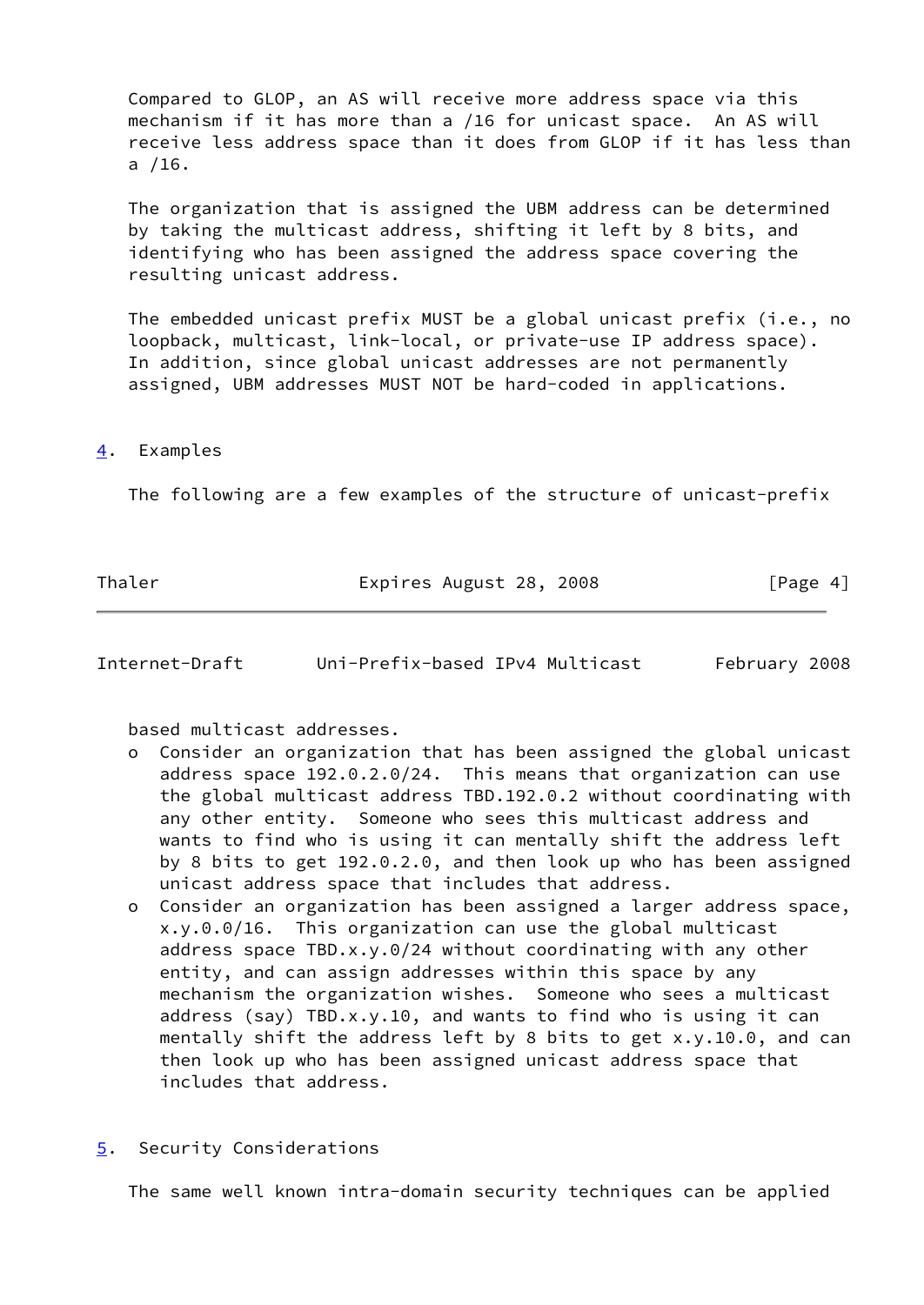as with GLOP. Furthermore, when dynamic allocation is used within a prefix, the approach described here may have the effect of reduced exposure to denial of space attacks, since the topological area within which nodes compete for addresses within the same prefix is reduced from an entire AS to only within an individual organization or an even smaller area.

<span id="page-5-0"></span>[6](#page-5-0). IANA Considerations

 IANA should assign a /8 in the global IPv4 multicast address space for this purpose.

<span id="page-5-1"></span>[7](#page-5-1). Acknowledgments

 This document was updated based on feedback from the MBoneD working group. In particular, Tim Chown, Toerless Eckert, Prashant Jhingran, Peter Koch, John Linn, Dave Meyer, Pekka Savola, Greg Shepherd, and Stig Venaas provided valuable suggestions on the text.

<span id="page-5-2"></span>[8](#page-5-2). References

| Thaler | Expires August 28, 2008 | [Page 5] |
|--------|-------------------------|----------|
|        |                         |          |

<span id="page-5-3"></span>Internet-Draft Uni-Prefix-based IPv4 Multicast February 2008

<span id="page-5-4"></span>[8.1](#page-5-4). Normative References

 [RFC2119] Bradner, S., "Key words for use in RFCs to Indicate Requirement Levels", [BCP 14](https://datatracker.ietf.org/doc/pdf/bcp14), [RFC 2119](https://datatracker.ietf.org/doc/pdf/rfc2119), March 1997.

<span id="page-5-5"></span>[8.2](#page-5-5). Informative References

- [RFC2730] Hanna, S., Patel, B., and M. Shah, "Multicast Address Dynamic Client Allocation Protocol (MADCAP)", [RFC 2730](https://datatracker.ietf.org/doc/pdf/rfc2730), December 1999.
- [RFC3180] Meyer, D. and P. Lothberg, "GLOP Addressing in 233/8", [BCP 53](https://datatracker.ietf.org/doc/pdf/bcp53), [RFC 3180,](https://datatracker.ietf.org/doc/pdf/rfc3180) September 2001.

[RFC3306] Haberman, B. and D. Thaler, "Unicast-Prefix-based IPv6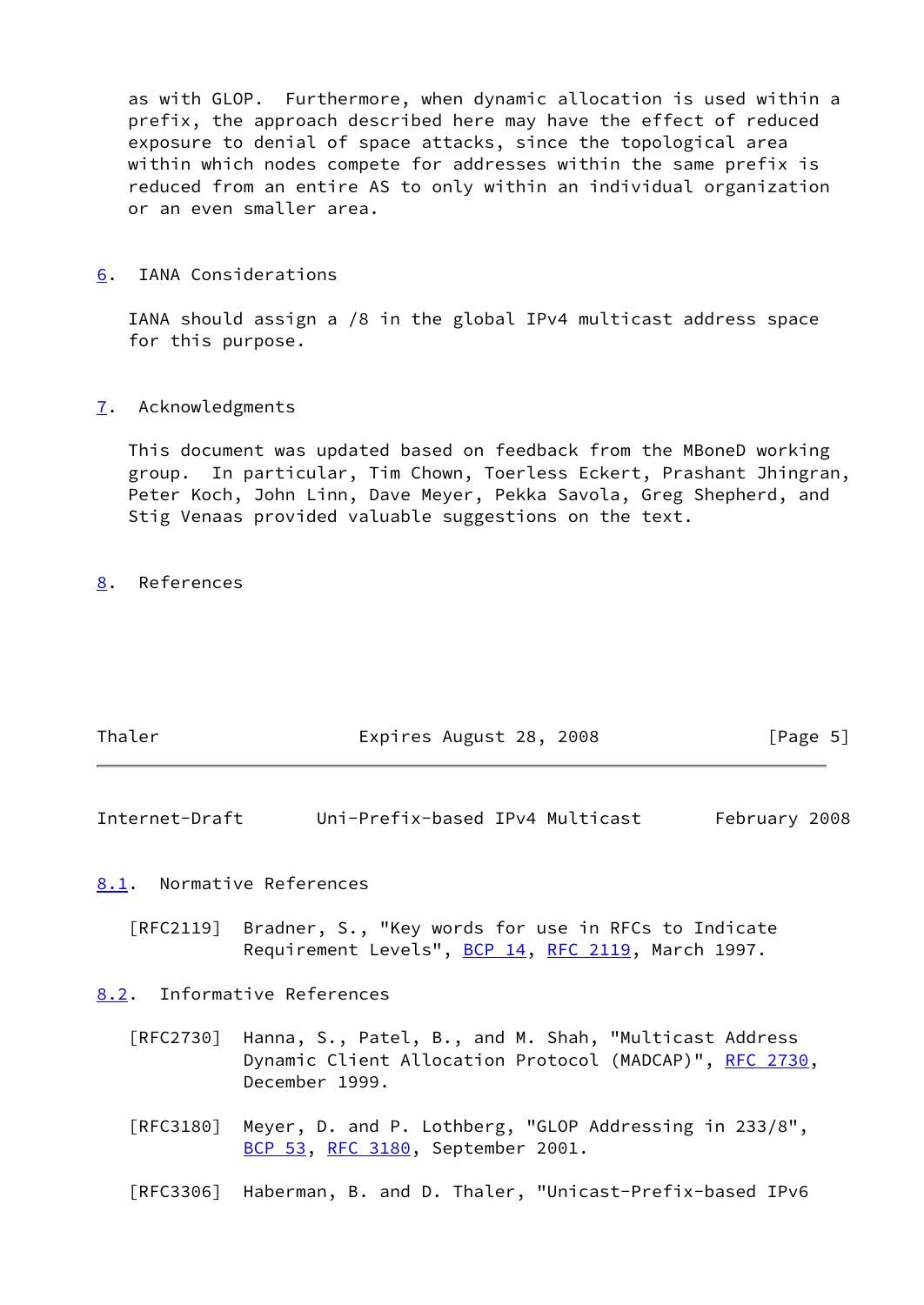Multicast Addresses", [RFC 3306](https://datatracker.ietf.org/doc/pdf/rfc3306), August 2002.

 [RFC4893] Vohra, Q. and E. Chen, "BGP Support for Four-octet AS Number Space", [RFC 4893](https://datatracker.ietf.org/doc/pdf/rfc4893), May 2007.

Author's Address

 Dave Thaler Microsoft Corporation One Microsoft Way Redmond, WA 98052 USA

 Phone: +1 425 703 8835 Email: dthaler@microsoft.com

Thaler **Expires August 28, 2008** [Page 6]

<span id="page-6-0"></span>Internet-Draft Uni-Prefix-based IPv4 Multicast February 2008

Full Copyright Statement

Copyright (C) The IETF Trust (2008).

 This document is subject to the rights, licenses and restrictions contained in [BCP 78](https://datatracker.ietf.org/doc/pdf/bcp78), and except as set forth therein, the authors retain all their rights.